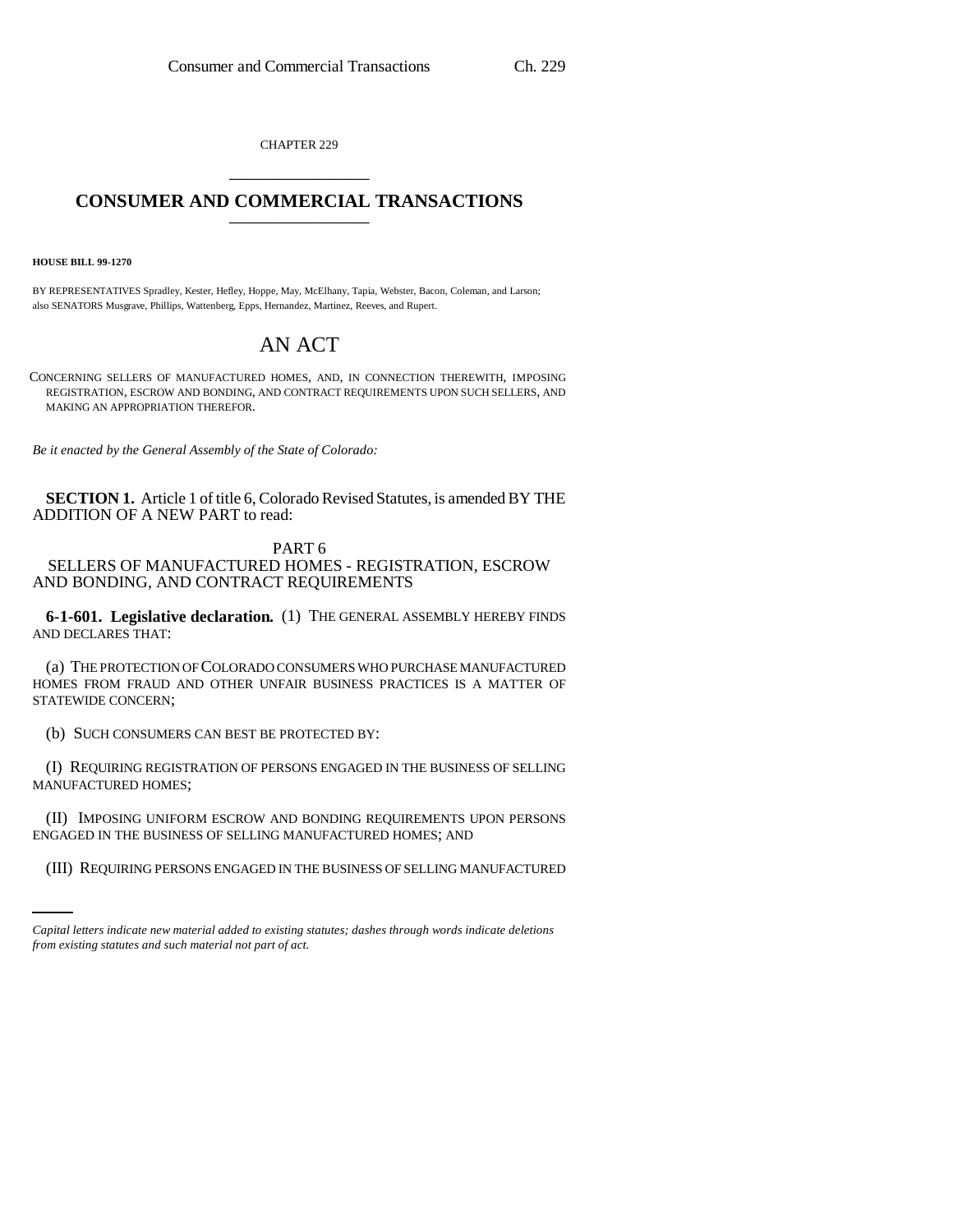Ch. 229 Consumer and Commercial Transactions

HOMES TO INCLUDE SPECIFIED DISCLOSURES AND PROVISIONS IN ANY CONTRACT FOR THE SALE OF A MANUFACTURED HOME;

(c) THE IMPOSITION OF REGISTRATION REQUIREMENTS UPON SELLERS OF MANUFACTURED HOMES BY BOTH THE STATE AND POLITICAL SUBDIVISIONS OF THE STATE WOULD IMPOSE AN UNDUE BURDEN UPON SELLERS OF MANUFACTURED HOMES AND DISCOURAGE THE SALE OF MANUFACTURED HOMES; AND

(d) THE UNIFORM REGISTRATION, ESCROW AND BONDING, AND CONTRACT REQUIREMENTS IMPOSED ON SELLERS OF MANUFACTURED HOMES BY THIS SECTION ARE EXCLUSIVE AND NO POLITICAL SUBDIVISION OF THE STATE SHALL IMPOSE ANY ADDITIONAL REGISTRATION, ESCROW AND BONDING, OR CONTRACT REQUIREMENTS ON SUCH SELLERS.

**6-1-602. Definitions.** AS USED IN THIS PART 6, UNLESS THE CONTEXT OTHERWISE REQUIRES:

(1) "PRINCIPAL" MEANS AN OFFICER OF A CORPORATION, A MEMBER OF A LIMITED LIABILITY COMPANY, A GENERAL PARTNER OF A PARTNERSHIP, THE SOLE PROPRIETOR OF A SOLE PROPRIETORSHIP, OR ANY PERSON WHO HAS A FINANCIAL INTEREST OF TEN PERCENT OR MORE IN ANY LEGAL OR COMMERCIAL ENTITY.

**6-1-603. Sellers of manufactured homes - registration - manufactured home seller registration fund.** (1) ANY PERSON WHOSE BUSINESS INVOLVES THE SALE OF MANUFACTURED HOMES SHALL BE REQUIRED TO REGISTER WITH THE DIVISION OF HOUSING BEFORE ENGAGING IN THE BUSINESS OF SELLING MANUFACTURED HOMES IN COLORADO. ANY PERSON WHO WISHES TO ENGAGE IN THE BUSINESS OF SELLING MANUFACTURED HOMES IN COLORADO THROUGH ADVERTISING OR SALES ACTIVITIES BUT WHO DOES NOT OPERATE A RETAIL LOCATION IN COLORADO SHALL OBTAIN A SINGLE REGISTRATION. ANY PERSON WHO WISHES TO ENGAGE IN THE BUSINESS OF SELLING MANUFACTURED HOMES FROM ONE OR MORE RETAIL LOCATIONS IN COLORADO SHALL OBTAIN A SEPARATE REGISTRATION FOR EACH LOCATION. THE REGISTRATION REQUIREMENTS OF THIS SECTION SHALL NOT APPLY TO ANY INDIVIDUAL WHO, FOR A SALARY, COMMISSION, OR COMPENSATION OF ANY KIND, IS EMPLOYED DIRECTLY OR INDIRECTLY BY ANY REGISTERED MANUFACTURED HOME SELLER TO SELL OR NEGOTIATE FOR THE SALE OF MANUFACTURED HOMES.

(2) AN APPLICATION FOR A REGISTRATION OR RENEWAL REQUIRED BY THIS SECTION SHALL BE SUBMITTED ON A FORM PROVIDED BY THE DIVISION OF HOUSING AND SHALL BE VERIFIED BY A DECLARATION SIGNED, UNDER PENALTY OF PERJURY, BY A PRINCIPAL OF THE MANUFACTURED HOME SELLER. THE APPLICATION SHALL CONTAIN, IN ADDITION TO SUCH OTHER INFORMATION REGARDING THE CONDUCT OF THE MANUFACTURED HOME SELLER'S BUSINESS AS THE DIVISION OF HOUSING MAY REASONABLY REQUIRE, THE NAME, ADDRESS, AND POSITION OF EACH PRINCIPAL OF THE MANUFACTURED HOME SELLER AND EACH PERSON WHO EXERCISES MANAGEMENT RESPONSIBILITIES AS PART OF THE MANUFACTURED HOME SELLER'S BUSINESS ACTIVITIES. THE APPLICATION SHALL ALSO CONTAIN THE ADDRESS AND TELEPHONE NUMBER OF EACH RETAIL LOCATION OPERATED BY THE APPLICANT AS WELL AS THE LOCATION AND ACCOUNT NUMBER OF THE SEPARATE FIDUCIARY ACCOUNT REQUIRED BY SECTION 6-1-604(1). THE DECLARATION SHALL SPECIFY THE DATE AND LOCATION OF THE SIGNING, AND THE DIVISION OF HOUSING SHALL PRESERVE THE APPLICATION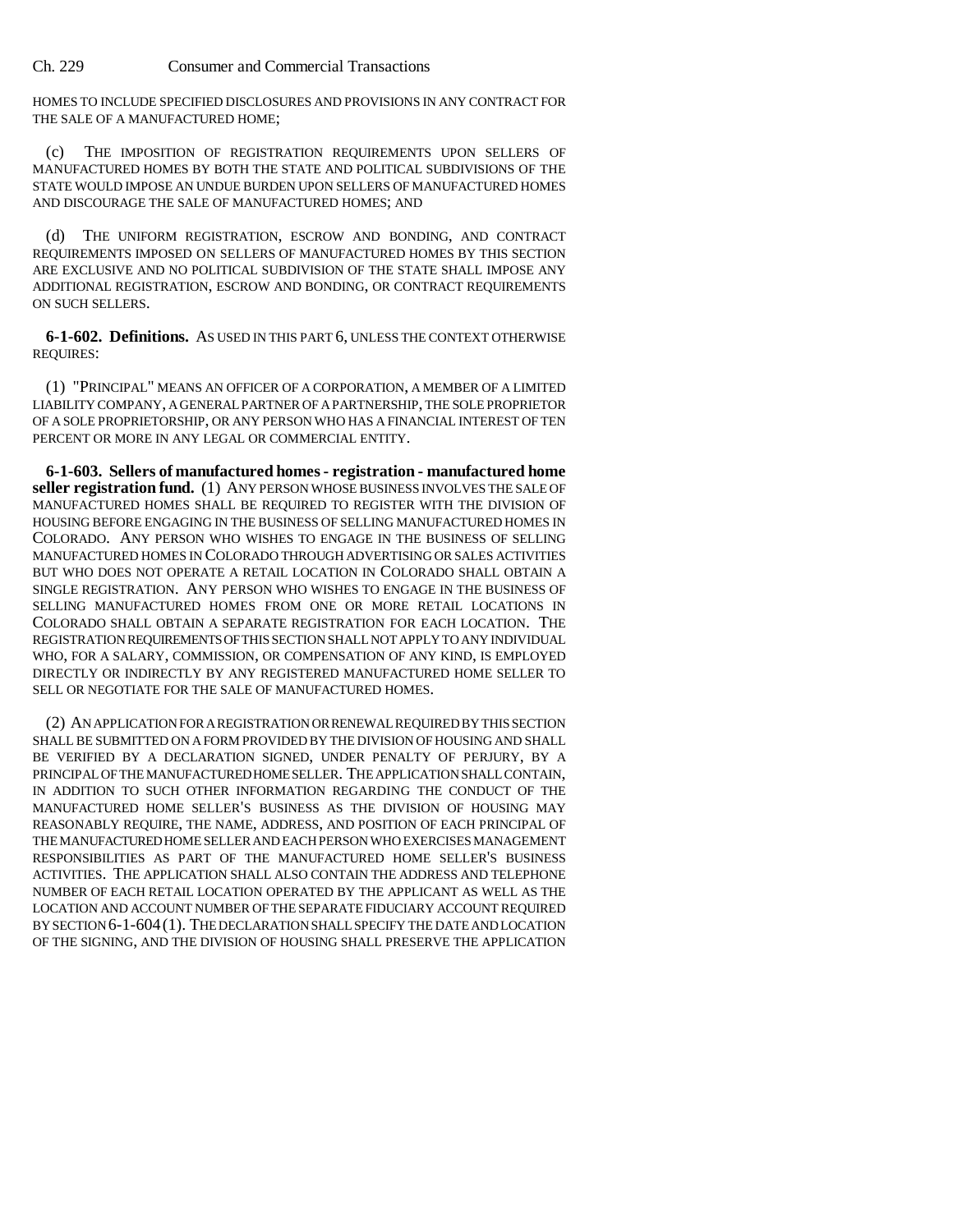AND DECLARATION AND MAKE THEM AVAILABLE FOR PUBLIC INSPECTION.

(3) A REGISTRATION ISSUED PURSUANT TO SUBSECTION (2) OF THIS SECTION SHALL BE VALID FOR ONE YEAR AFTER THE DATE OF ISSUANCE. IF, AFTER ISSUANCE OF A REGISTRATION, ANY OF THE REQUIRED INFORMATION SUBMITTED WITH THE APPLICATION FOR SUCH REGISTRATION PURSUANT TO SUBSECTION (2) OF THIS SECTION BECOMES INACCURATE, A PRINCIPAL OF THE MANUFACTURED HOME SELLER SHALL NOTIFY THE DIVISION OF HOUSING IN WRITING OF SUCH INACCURACY WITHIN THIRTY DAYS AND PROVIDE THE DIVISION OF HOUSING WITH ACCURATE UPDATED INFORMATION.

(4) THE DIVISION OF HOUSING SHALL ESTABLISH REGISTRATION FEES OF NOT MORE THAN ONE HUNDRED FIFTY DOLLARS PER REGISTRATION OR RENEWAL FOR THE DIRECT AND INDIRECT COSTS OF THIS PART 6, WHICH FEES SHALL BE ASSESSED UPON ANY PERSON APPLYING FOR REGISTRATION PURSUANT TO THE PROVISIONS OF THIS SECTION. ALL FEES COLLECTED SHALL BE TRANSMITTED TO THE STATE TREASURER WHO SHALL CREDIT THE SAME TO THE MANUFACTURED HOME FUND, WHICH FUND IS HEREBY CREATED. ALL INTEREST DERIVED FROM THE DEPOSIT AND INVESTMENT OF MONEYS IN THE FUND SHALL BE CREDITED TO THE FUND. AT THE END OF ANY FISCAL YEAR, ALL UNEXPENDED AND UNENCUMBERED MONEYS IN THE FUND SHALL REMAIN THEREIN AND SHALL NOT BE CREDITED OR TRANSFERRED TO THE GENERAL FUND OR ANY OTHER FUND OR USED FOR ANY PURPOSE OTHER THAN TO OFFSET THE COSTS OF IMPLEMENTING AND ADMINISTERING THIS PART 6. THE MONEYS IN THE FUND SHALL BE SUBJECT TO ANNUAL APPROPRIATION BY THE GENERAL ASSEMBLY FOR THE DIRECT AND INDIRECT COSTS OF THE ADMINISTRATION OF THIS PART 6.

(5) FOR PURPOSES OF THIS SECTION, A PERSON IS NOT ENGAGED IN THE BUSINESS OF SELLING MANUFACTURED HOMES IF SUCH PERSON:

(a) IS A NATURAL PERSON ACTING PERSONALLY IN SELLING A MANUFACTURED HOME OWNED OR LEASED BY SUCH PERSON;

(b) SELLS A MANUFACTURED HOME IN THE COURSE OF ENGAGING IN ACTIVITIES THAT ARE SUBJECT TO THE PROVISIONS OF ARTICLE 61 OF TITLE 12, C.R.S., OR ACTIVITIES THAT WOULD BE SUBJECT TO SUCH PROVISIONS BUT FOR A SPECIFIC EXEMPTION SET FORTH IN ARTICLE 61 OF TITLE 12, C.R.S.;

(c) SELLS A MANUFACTURED HOME FOR SALVAGE OR NONRESIDENTIAL USE; OR

(d) DIRECTLY OR INDIRECTLY SELLS, IN ANY CALENDAR YEAR, THREE OR FEWER PREVIOUSLY OCCUPIED MANUFACTURED HOMES THAT ARE OWNED BY A MANUFACTURED HOME PARK OWNER AND ARE LOCATED WITHIN ONE OR MORE MANUFACTURED HOME PARKS IN COLORADO.

**6-1-604. Escrow and bonding requirements.** (1) ANY PERSON REQUIRED TO REGISTER WITH THE DIVISION OF HOUSING PURSUANT TO SECTION 6-1-603 SHALL ESCROW ALL MANUFACTURED HOME SALE DOWN PAYMENTS IN A SEPARATE FIDUCIARY ACCOUNT IN A BANK OR TRUST COMPANY THAT DOES BUSINESS IN THE STATE OF COLORADO UNTIL THE MANUFACTURED HOME IS DELIVERED TO THE PURCHASER.

(2) ANY PERSON REQUIRED TO REGISTER WITH THE DIVISION OF HOUSING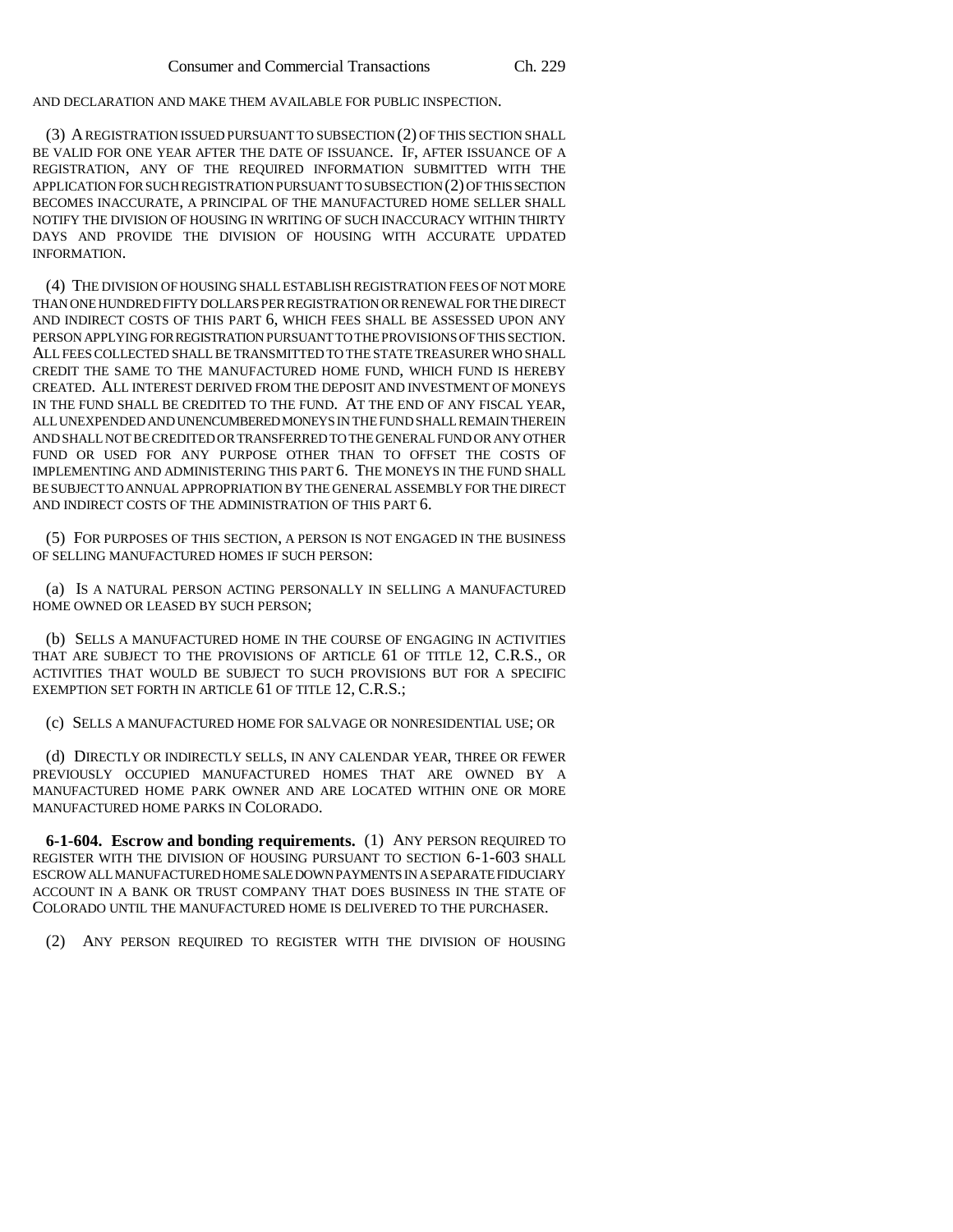PURSUANT TO SECTION 6-1-603 SHALL PROVIDE A LETTER OF CREDIT, CERTIFICATE OF DEPOSIT ISSUED BY A LICENSED FINANCIAL INSTITUTION, OR SURETY BOND ISSUED BY AN AUTHORIZED INSURER IN THE AMOUNT OF FIFTY THOUSAND DOLLARS AND CONDITIONED UPON THE PERSON'S REFUND OF ANY HOME SALE DOWN PAYMENT IN ACCORDANCE WITH THE TERMS OF THE CONTRACT PURSUANT TO WHICH THE PAYMENT WAS RECEIVED. A PERSON REQUIRED TO REGISTER WITH THE DIVISION OF HOUSING PURSUANT TO SECTION 6-1-603 WHO WISHES TO ENGAGE IN THE BUSINESS OF SELLING MANUFACTURED HOMES FROM ONE OR MORE RETAIL LOCATIONS IN COLORADO NEED NOT PROVIDE A SEPARATE LETTER OF CREDIT, CERTIFICATE OF DEPOSIT, OR SURETY BOND FOR EACH RETAIL LOCATION BUT MAY MEET THE REQUIREMENTS OF THIS SECTION BY PROVIDING A SINGLE LETTER OF CREDIT, CERTIFICATE OF DEPOSIT, OR SURETY BOND. THE LETTER OF CREDIT, CERTIFICATE OF DEPOSIT, OR SURETY BOND SHALL BE FILED WITH THE DIVISION OF HOUSING AT THE SAME TIME AS THE INITIAL APPLICATION FOR REGISTRATION AND SHALL BE DRAWN IN FAVOR OF THE ATTORNEY GENERAL FOR THE USE OF THE PEOPLE OF COLORADO. AT LEAST ONCE PER MONTH, THE DIVISION OF HOUSING SHALL SEND THE ATTORNEY GENERAL AN UPDATED LIST OF ALL PERSONS REGISTERED AND BONDED PURSUANT TO THE REQUIREMENTS OF THIS ARTICLE. THE LETTER OF CREDIT, CERTIFICATE OF DEPOSIT, OR SURETY BOND SHALL BE REVOCABLE ONLY UPON THE WRITTEN CONSENT OF THE ATTORNEY GENERAL. HOWEVER, A FINANCIAL INSTITUTION OR AUTHORIZED INSURER SHALL ONLY BE REQUIRED TO MAKE PAYMENT TO A PERSON MAKING A CLAIM AGAINST SUCH LETTER OF CREDIT, CERTIFICATE OF DEPOSIT, OR SURETY BOND IF A COURT OF COMPETENT JURISDICTION HAS RENDERED A FINAL JUDGMENT IN FAVOR OF SUCH PERSON BASED ON A FINDING THAT THE REGISTERED PERSON FAILED TO REFUND A MANUFACTURED HOME DOWN PAYMENT OR PROVIDE A REASONABLE PER DIEM LIVING EXPENSE IN VIOLATION OF THE CONTRACTUAL PROVISIONS REQUIRED BY SECTION 6-1-605, OR UPON A CEASING OF BUSINESS OPERATIONS OR A BANKRUPTCY FILING BY THE REGISTERED PERSON. ANY PERSON WHO IS REQUIRED TO REGISTER WITH THE DIVISION OF HOUSING PURSUANT TO SECTION 6-1-603 AND WHO FAILS TO PROVIDE A LETTER OF CREDIT, CERTIFICATE OF DEPOSIT, OR SURETY BOND AS REQUIRED BY THIS SUBSECTION (2), OR WHO OTHERWISE FAILS TO PAY ANY JUDGMENT BY A COURT OF COMPETENT JURISDICTION IN FAVOR OF A PURCHASER OF A MANUFACTURED HOME SHALL BE SUBJECT TO THE SUSPENSION OR REVOCATION OF SUCH REGISTRATION BY THE DIVISION OF HOUSING.

**6-1-605. Contract for sale of manufactured home - requirements.** (1) ANY SELLER WHO IS REQUIRED TO REGISTER WITH THE DIVISION OF HOUSING PURSUANT TO SECTION 6-1-603 SHALL MAKE THE FOLLOWING DISCLOSURES IN ANY CONTRACT FOR THE SALE OF A MANUFACTURED HOME:

(a) THAT THE BUYER MAY HAVE NO LEGAL RIGHT TO RESCIND THE CONTRACT ABSENT DELINQUENT DELIVERY OF THE MANUFACTURED HOME OR THE EXISTENCE OF A SPECIFIC RIGHT OF RECISSION SET FORTH IN THE CONTRACT;

(b) THAT THE SELLER HAS A SEPARATE FIDUCIARY ACCOUNT FOR THE ESCROW OF HOME SALE DOWN PAYMENTS PENDING DELIVERY OF THE MANUFACTURED HOME AND A LETTER OF CREDIT, CERTIFICATE OF DEPOSIT, OR SURETY BOND FILED WITH THE DIVISION OF HOUSING FOR THE REPAYMENT OF HOME SALE DOWN PAYMENTS PENDING DELIVERY OF MANUFACTURED HOMES;

(c) THAT AN AGGRIEVED PERSON MAY FILE A COMPLAINT FOR A REFUND OF A DOWN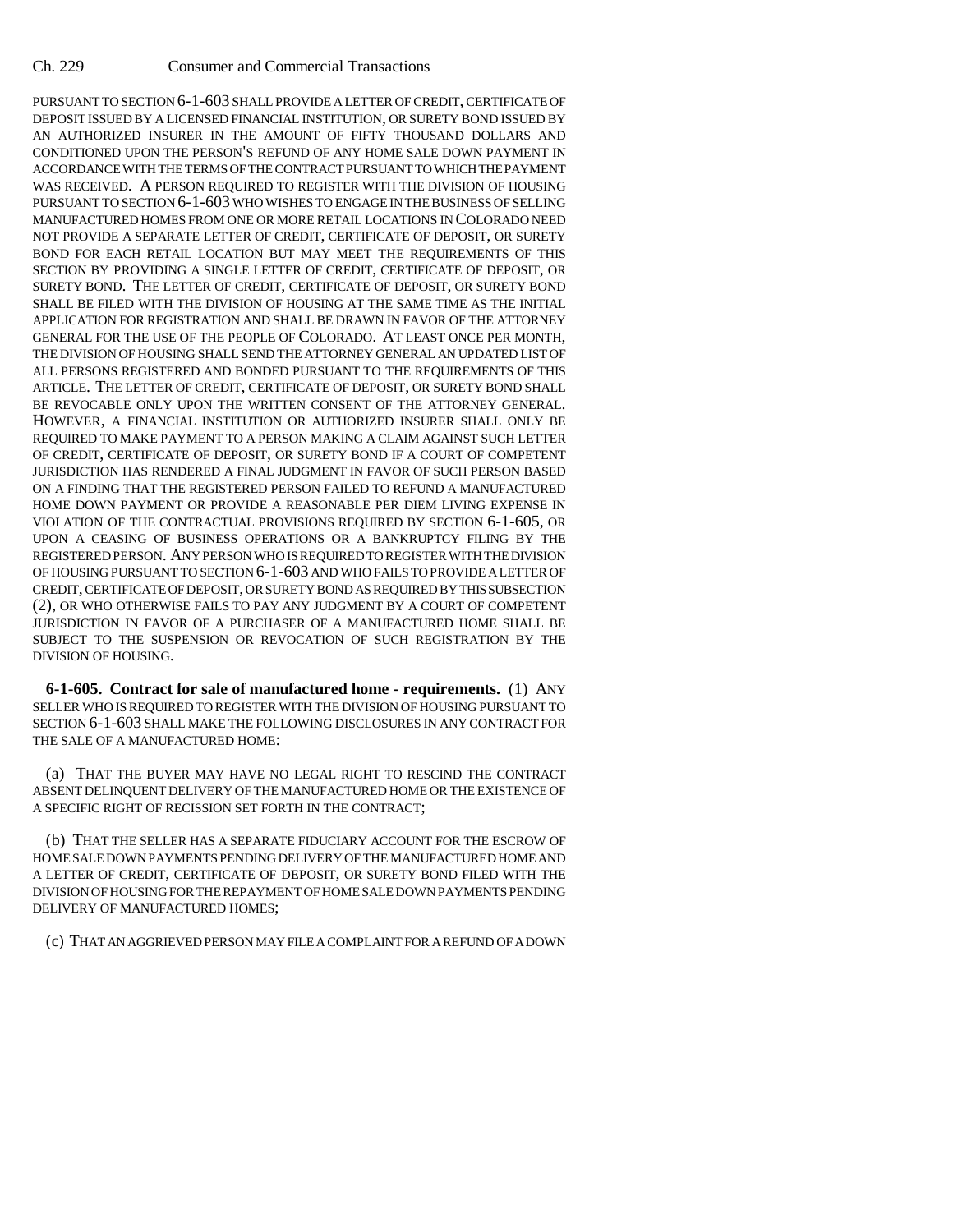PAYMENT HELD IN ESCROW BY A SELLER OF MANUFACTURED HOMES AGAINST SUCH SELLER WITH THE ATTORNEY GENERAL OR WITH THE DISTRICT ATTORNEY FOR THE DISTRICT IN WHICH THE SALE OCCURS; AND

(d) THAT AN AGGRIEVED PERSON MAY BRING A CIVIL ACTION PURSUANT TO THE PROVISIONS OF THE "COLORADO CONSUMER PROTECTION ACT", ARTICLE 1 OF THIS TITLE, TO REMEDY VIOLATIONS OF THIS PART 6.

(2) ANY CONTRACT FOR THE SALE OF A MANUFACTURED HOME BY A PERSON WHO IS REQUIRED TO REGISTER WITH THE DIVISION OF HOUSING PURSUANT TO SECTION 6-1-603 SHALL CONTAIN THE FOLLOWING PROVISIONS:

(a) A DATE CERTAIN FOR THE DELIVERY OF THE MANUFACTURED HOME OR A LISTING OF SPECIFIED DELIVERY PRECONDITIONS THAT MUST OCCUR BEFORE A DATE CERTAIN FOR DELIVERY CAN BE DETERMINED;

(b) A STATEMENT THAT IF DELIVERY OF THE MANUFACTURED HOME IS DELAYED BY MORE THAN SIXTY DAYS AFTER THE DELIVERY DATE SPECIFIED IN THE CONTRACT FOR SALE OR BY MORE THAN SIXTY DAYS AFTER THE DELIVERY PRECONDITIONS SET FORTH IN THE CONTRACT OF SALE HAVE BEEN MET IF NO DATE CERTAIN FOR DELIVERY HAS BEEN SET, THEN THE SELLER WILL EITHER REFUND THE MANUFACTURED HOME SALE DOWN PAYMENT OR PROVIDE A REASONABLE PER DIEM LIVING EXPENSE TO THE BUYER FOR THE DAYS BETWEEN THE DELIVERY DATE SPECIFIED IN THE CONTRACT OR THE SIXTY-FIRST DAY AFTER THE DELIVERY PRECONDITIONS SET FORTH IN THE CONTRACT HAVE BEEN MET, WHICHEVER IS APPLICABLE, AND THE ACTUAL DATE OF DELIVERY, UNLESS THE DELAY IN DELIVERY IS UNAVOIDABLE OR CAUSED BY THE BUYER.

**6-1-606. Unlawful manufactured home sale practices.** (1) ANY PERSON WHO IS REQUIRED TO REGISTER WITH THE DIVISION OF HOUSING PURSUANT TO SECTION 6-1-603 ENGAGES IN AN UNLAWFUL MANUFACTURED HOME SALE PRACTICE WHEN SUCH PERSON:

(a) FAILS TO COMPLY WITH THE REGISTRATION REQUIREMENTS OF SECTION 6-1-603;

(b) FAILS TO COMPLY WITH THE ESCROW AND BONDING REQUIREMENTS OF SECTION 6-1-604;

(c) FAILS TO INCLUDE, IN ANY CONTRACT FOR THE SALE OF A MANUFACTURED HOME, ANY OF THE DISCLOSURES OR CONTRACT PROVISIONS REQUIRED BY SECTION 6-1-605; OR

(d) FAILS TO REFUND A MANUFACTURED HOME DOWN PAYMENT OR PROVIDE A REASONABLE PER DIEM LIVING EXPENSE IN VIOLATION OF THE CONTRACTUAL PROVISIONS REQUIRED BY SECTION 6-1-605 (2) (b).

**SECTION 2.** 6-1-105 (1) (qq), Colorado Revised Statutes, is amended to read:

**6-1-105. Deceptive trade practices.** (1) A person engages in a deceptive trade practice when, in the course of such person's business, vocation, or occupation, such person: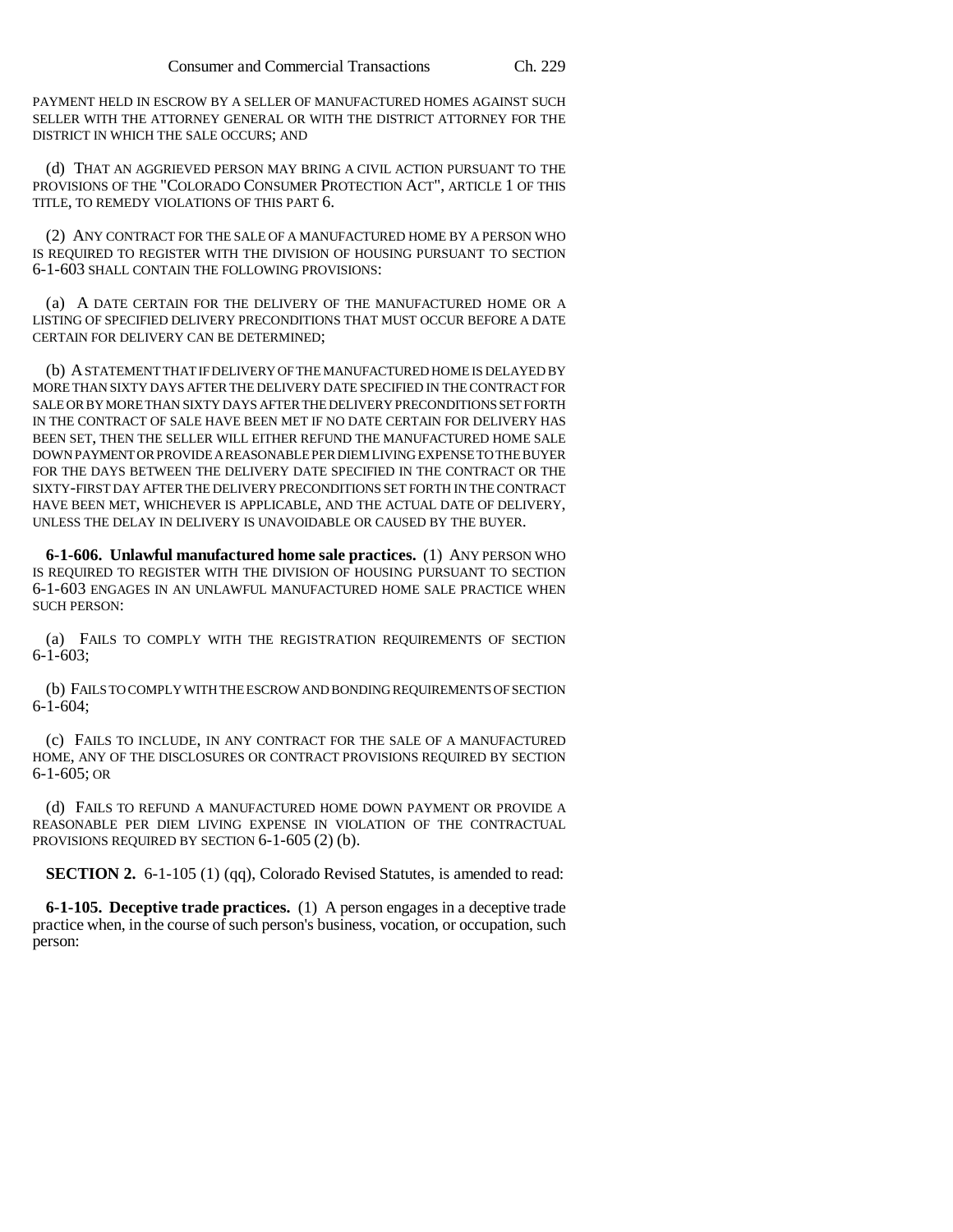(qq) Except with respect to activities subject to article 61 of title 12, C.R.S., and those that would be covered except for a specific exemption set forth in said article 61 of title 12, C.R.S., in connection with the advertisement or sale of a manufactured home: ENGAGES IN CONDUCT THAT CONSTITUTES AN UNLAWFUL MANUFACTURED HOME SALE PRACTICE AS DESCRIBED IN SECTION 6-1-606.

(I) Fails to disclose clearly and conspicuously in the contract the date on which the manufactured home will be delivered, subject to the possibility of unavoidable delay;

(II) (A) Fails to escrow home sale deposits in a separate fiduciary account for the benefit of home purchasers in a bank or trust company doing business in the state of Colorado or provide a letter of credit, certificate of deposit issued by a licensed financial institution, or a surety bond issued by an authorized insurer in a form approved by the attorney general of the state of Colorado and conditioned upon the person's refund of any home sale deposit received under agreements for the sale of manufactured homes. No financial institution or corporate surety shall be required to make any payment to any person claiming under such deposit or bond until a final determination of fraud, defalcation of funds, or conversion has been made by a court of competent jurisdiction or upon a bankruptcy filing by the seller, or upon the failure to refund or pay a reasonable per diem living expense pursuant to subparagraph (III) of this paragraph (qq).

(B) Any letter of credit, certificate of deposit, surety bond, or other similar surety shall be filed with and drawn in favor of the attorney general of the state of Colorado for use of the people of the state of Colorado who are purchasers of manufactured homes and shall be revocable only with the written consent of the attorney general.

(C) In any contract for the sale of a manufactured home, the seller shall disclose in the contract that the buyer may have no legal right to rescind the contract unless specifically provided by the terms of the contract or for delinquent delivery and that the seller has a separate fiduciary account for the escrow of home sale deposits pending delivery or a letter of credit, certificate of deposit, surety bond, or other similar surety filed with the attorney general of the state of Colorado for the repayment of home sale deposits pending delivery of manufactured homes. Any such contract shall also disclose that escrow deposit complaints against sellers of manufactured homes may be filed with the office of the attorney general of the state of Colorado or the district attorney for the judicial district where the sale occurs. Any such contract shall also disclose that an aggrieved person may bring a civil action under the "Colorado Consumer Protection Act" to remedy violations of the provisions of this paragraph (qq).

(III) All contracts for the sale of a manufactured home must provide a date certain for delivery of the home or a specification of delivery preconditions which must occur before the date of home delivery can be determined. Unless delay in delivery is unavoidable, or caused by the buyer, the contract for manufactured home sale shall further provide that, at seller's election, he will refund the home sale deposit or pay a reasonable buyer living expense per diem which relates back to the contract delivery date if the date of delivery is more than sixty days after the contract date of delivery or the completion of delivery preconditions set forth in the contract if no delivery date certain has been set.